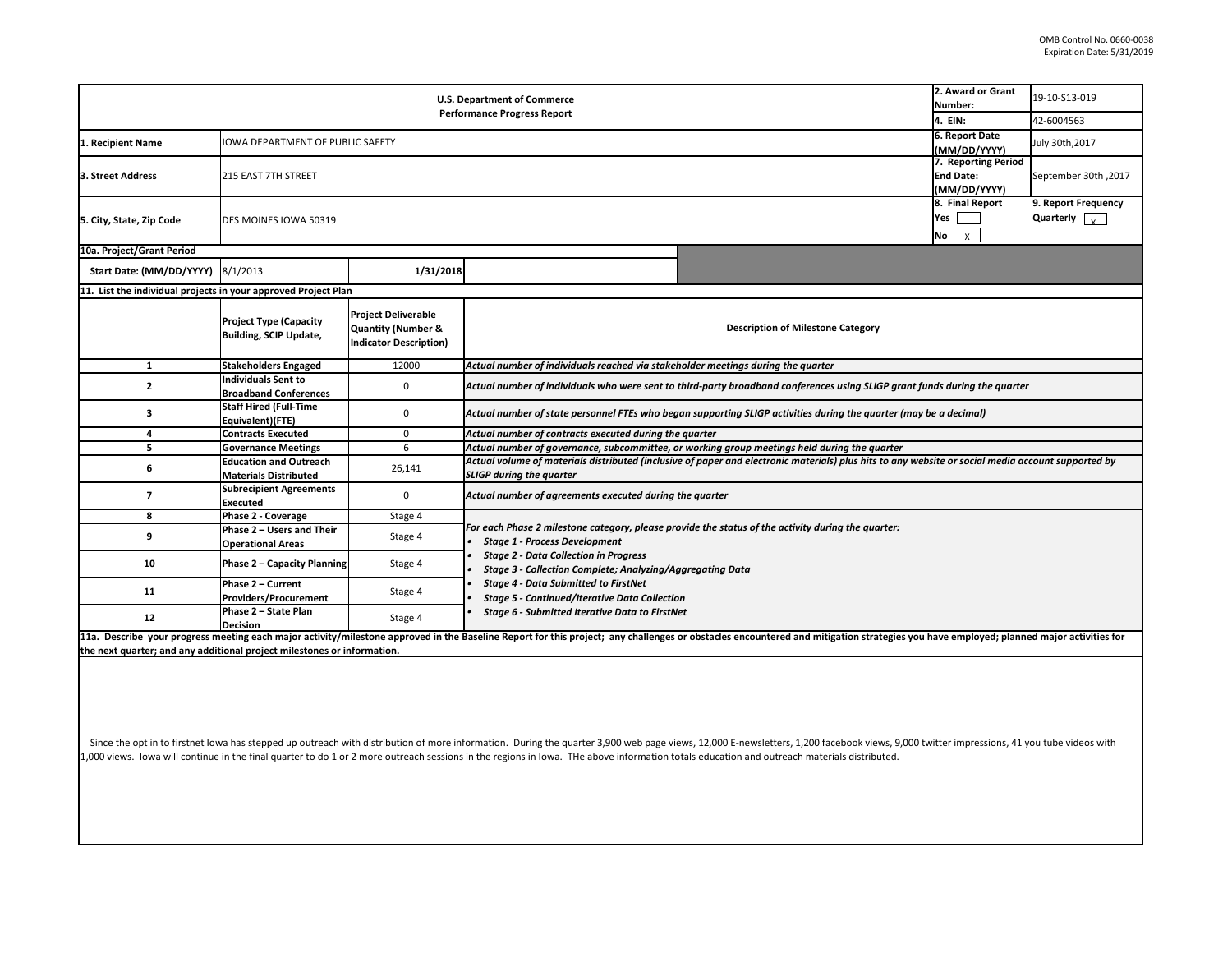The Board continues to see success with outreach initiatives such as the WISE program, RIC meetings and the FirstNet Public Private Partnership Summit held in April w progress.

**13b. Describe any challenges encountered with vendors and/or subrecipients.** 

| <b>Job Title</b>               | FTE%        | <b>Project (s) Assigned</b>                            | Change      |
|--------------------------------|-------------|--------------------------------------------------------|-------------|
| Bureau Chief DPS Comm Sgt      |             |                                                        |             |
| lampe position no change title |             | 50% of wages paid by SLIGP funds for SLIGP activities  | Ino         |
| only                           | 50%         |                                                        |             |
| Administrative Assistant       | 100%        | 100% of wages paid by SLIGP funds for SLIGP activities |             |
| ICN Employee Deputy SWIC       | 100%        | 100% of wages paid by SLIGP funds for SLIGP activities |             |
| ICN employee                   | 100%        | Billed monthly on hours dedicated to SLIGP acitivites  |             |
| ICN employee                   | 100%        | billed monthly on hours dedicated to SLIGP acitivites  | <b>Tyes</b> |
|                                | .<br>.<br>. |                                                        |             |

**12b. Staffing Table -** *Please include all staff that have contributed time to the project. Please do not remove individuals from this table.*

**12a. If the project is not fully staffed, describe how any lack of staffing may impact the project's time line and when the project will be fully staffed.**

**12. Personnel** 

|                                      |                                             |                   | t Public Private Partnership Summit held in April where over 100 individuals were in attendance to learn about FirstNet |                                                       |                                                 |
|--------------------------------------|---------------------------------------------|-------------------|-------------------------------------------------------------------------------------------------------------------------|-------------------------------------------------------|-------------------------------------------------|
|                                      |                                             |                   |                                                                                                                         |                                                       |                                                 |
| n the project will be fully staffed. |                                             |                   |                                                                                                                         |                                                       |                                                 |
| duals from this table.               |                                             |                   |                                                                                                                         |                                                       |                                                 |
|                                      | <b>Project (s) Assigned</b>                 |                   |                                                                                                                         |                                                       | Change                                          |
|                                      |                                             |                   |                                                                                                                         |                                                       | no                                              |
|                                      |                                             |                   |                                                                                                                         |                                                       | no                                              |
|                                      |                                             |                   |                                                                                                                         |                                                       | yes                                             |
|                                      |                                             |                   |                                                                                                                         |                                                       | yes                                             |
|                                      |                                             |                   |                                                                                                                         |                                                       | yes                                             |
| l" in Question 14f.                  |                                             |                   |                                                                                                                         |                                                       |                                                 |
| <b>RFQ Issued (Y/N)</b>              | <b>Contract</b><br><b>Executed</b><br>(Y/N) | <b>Start Date</b> | <b>End Date</b>                                                                                                         | <b>Total Federal Funds</b><br><b>Allocated</b>        | <b>Total Matching Funds</b><br><b>Allocated</b> |
| N                                    | Y                                           | 8/1/2013          | 3/1/2016                                                                                                                | \$71,781.00                                           |                                                 |
| Υ                                    | Υ                                           | 8/1/2014          | 8/1/2017                                                                                                                | \$182,651.00                                          |                                                 |
| $\mathsf{N}$                         | ${\sf N}$                                   |                   |                                                                                                                         | \$678,504.00                                          |                                                 |
| N                                    | Υ                                           | 4/7/2014          | 4/1/2017                                                                                                                | \$162,000.00                                          |                                                 |
| N                                    | Υ                                           | 11/1/2013         | 10/31/2016                                                                                                              | \$8,640.00                                            |                                                 |
|                                      |                                             |                   |                                                                                                                         |                                                       |                                                 |
|                                      |                                             |                   |                                                                                                                         |                                                       |                                                 |
| roved Matching<br>Funds (3)          | <b>Total Budget (4)</b>                     |                   | <b>Federal Funds Expended</b><br>(5)                                                                                    | <b>Approved Matching</b><br><b>Funds Expended (6)</b> | <b>Total funds Expended</b><br>(7)              |
| \$77,699.00                          |                                             | \$388,496.00      | \$273,758.98                                                                                                            | \$68,439.74                                           | \$342,198.72                                    |
| \$31,476.00                          | \$157,383.00                                |                   | \$107,811.74                                                                                                            | \$26,952.94                                           | \$134,764.68                                    |
| \$17,764.00                          |                                             | \$88,812.00       | \$42,886.66                                                                                                             | \$10,721.66                                           | \$53,608.32                                     |
| \$0.00                               |                                             | \$0.00            | \$0.00                                                                                                                  | \$0.00                                                | \$0.00                                          |
| \$8,583.00                           |                                             | \$42,915.00       | \$31,132.40                                                                                                             | \$7,783.10                                            | \$38,915.50                                     |
| \$261,829.00                         |                                             | \$1,309,147.00    | \$867,005.95                                                                                                            | \$216,751.49                                          | \$1,083,757.44                                  |
| \$16,714.00                          |                                             | \$83,570.00       | \$47,045.65                                                                                                             | \$11,761.41                                           | \$58,807.06                                     |
| \$0.00                               |                                             | \$0.00            | \$0.00                                                                                                                  | \$0.00                                                | \$0.00                                          |
| \$414,065.00                         |                                             | \$2,070,323.00    | \$1,369,641.38                                                                                                          | \$342,410.34                                          | \$1,712,051.72                                  |

| <b>Name</b>                | <b>Subcontract Purpose</b> | <b>Type</b><br>(Vendor/Subrec.) | RFP/RFQ Issued (Y/N) | <b>Contract</b><br>Executed<br>(Y/N) | <b>Start Date</b> | <b>End Date</b> | <b>Total Federal Funds</b><br><b>Allocated</b> |
|----------------------------|----------------------------|---------------------------------|----------------------|--------------------------------------|-------------------|-----------------|------------------------------------------------|
| <b>Federal Engineering</b> | <b>SLIGP ACTIVITIES</b>    | VENDOR                          |                      |                                      | 8/1/2013          | 3/1/2016        | \$71,781.00                                    |
| Connect Iowa               | <b>SLIGP ACTIVITIES</b>    | <b>VENDOR</b>                   |                      |                                      | 8/1/2014          | 8/1/2017        | \$182,651.00                                   |
| Unknown Vendor             | Phase 2                    | <b>VENDOR</b>                   |                      | N                                    |                   |                 | \$678,504.00                                   |
| <b>Federal Engineering</b> | <b>SLIGP ACTIVITIES</b>    | <b>VENDOR</b>                   |                      |                                      | 4/7/2014          | 4/1/2017        | \$162,000.00                                   |
| <b>RICOH</b>               | <b>COPIER LEASE</b>        | <b>VENDOR</b>                   |                      |                                      | 11/1/2013         | 10/31/2016      | \$8,640.00                                     |

**11d. Describe any success stories or best practices you have identified. Please be as specific as possible.**

| <b>Project Budget Element (1)</b> | <b>Federal Funds Awarded (2)</b> | <b>Approved Matching</b><br>Funds (3) | Total Budget (4) |  |
|-----------------------------------|----------------------------------|---------------------------------------|------------------|--|
| a. Personnel Salaries             | \$310,797.00                     | \$77,699.00                           | \$388,496.00     |  |
| b. Personnel Fringe Benefits      | \$125,907.00                     | \$31,476.00                           | \$157,383.00     |  |
| c. Travel                         | \$71,048.00                      | \$17,764.00                           | \$88,812.00      |  |
| d. Equipment                      | \$0.00                           | \$0.00                                | \$0.00           |  |
| e. Materials/Supplies             | \$34,332.00                      | \$8,583.00                            | \$42,915.00      |  |
| f. Subcontracts Total             | \$1,047,318.00                   | \$261,829.00                          | \$1,309,147.00   |  |
| g. Other                          | \$66,856.00                      | \$16,714.00                           | \$83,570.00      |  |
| h. Indirect                       | \$0.00                           | \$0.00                                | \$0.00           |  |
| i. Total Costs                    | \$1,656,258.00                   | \$414,065.00                          | \$2,070,323.00   |  |

**13a. Subcontracts Table – Include all subcontractors. The totals from this table must equal the "Subcontracts Total" in Question 14f.**

**11c. Provide any other information that would be useful to NTIA as it assesses this project's progress.** 

**13. Subcontracts (Vendors and/or Subrecipients)**

New copier lease for 3 years signed. Small increase.

**14. Budget Worksheet**

Columns 2, 3 and 4 must match your current project budget for the entire award, which is the SF-424A on file. Only list matching funds that the Department of Commerce has already approved.